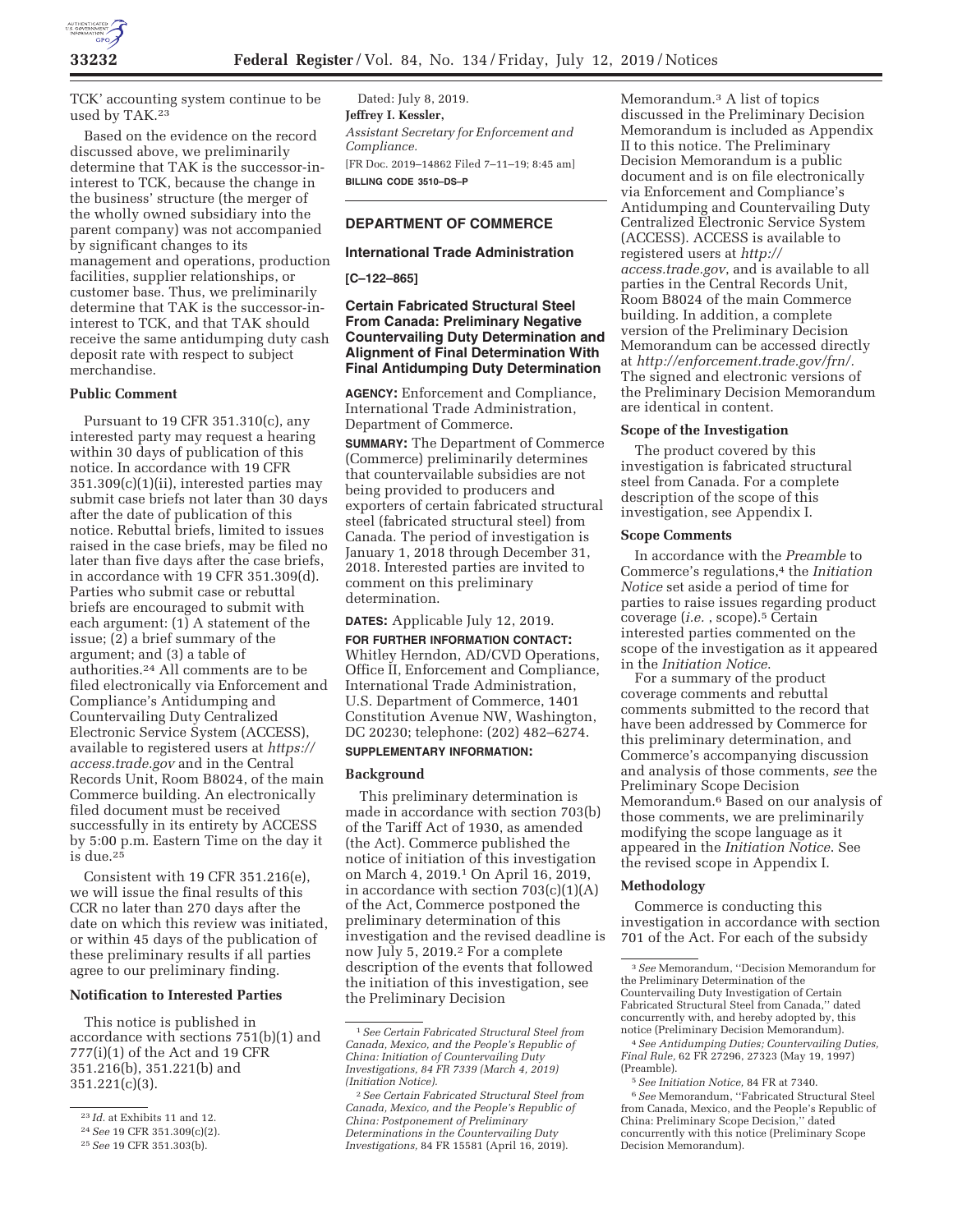programs found countervailable, Commerce preliminarily determines that there is a subsidy, *i.e.* , a financial contribution by an ''authority'' that gives rise to a benefit to the recipient, and that the subsidy is specific.7

#### **Alignment**

As noted in the Preliminary Decision Memorandum, in accordance with section 705(a)(1) of the Act and 19 CFR 351.210(b)(4), Commerce is aligning the final countervailing duty (CVD) determination in this investigation with the final determination in the companion antidumping duty (AD) investigation of fabricated structural steel from Canada based on a request made by the American Institute of Steel Construction Full Member Subgroup (the petitioner).8 Consequently, the final CVD determination will be issued on the same date as the final AD determination, which is currently scheduled to be issued no later than November 18, 2019, unless postponed.

#### **Preliminary Determination**

For this preliminary determination, Commerce calculated *de minimis*  estimated countervailable subsidy rates for all individually examined producers/exporters of the subject merchandise. Consistent with section 703(b)(4)(A) of the Act, Commerce has disregarded the *de minimis* rates. Commerce preliminarily determines that the following estimated countervailable subsidy rates exist:

| Les Constructions Beauce-Atlas Inc.<br>Les Industries Canatal Inc. | Exporter/producer | Subsidy<br>rate<br>(percent) |
|--------------------------------------------------------------------|-------------------|------------------------------|
|                                                                    |                   | * 0.12<br>$*$ 0.45           |

#### \*(de minimis).

Consistent with section 703(d) of the Act, Commerce has not calculated an estimated weighted-average subsidy rate for all other producers/exporters because it has not made an affirmative preliminary determination.

#### **Suspension of Liquidation**

Because Commerce preliminarily determines that no countervailable subsidies are being provided to the production or exportation of subject merchandise, consistent with section 703(d) of the Act, Commerce will not direct U.S. Customs and Border Protection to suspend liquidation of any such entries.

### **Disclosure**

Commerce intends to disclose its calculations and analysis performed to interested parties in this preliminary determination within five days of its public announcement, or if there is no public announcement, within five days of the date of this notice in accordance with 19 CFR 351.224(b).

### **Verification**

As provided in section 782(i)(1) of the Act, Commerce intends to verify the information relied upon in making its final determination.

### **Public Comment**

Case briefs or other written comments regarding non-scope issues may be submitted to the Assistant Secretary for Enforcement and Compliance no later than seven days after the date on which the last verification report is issued in this investigation. Rebuttal briefs, limited to issues raised in case briefs covering non-scope issues, may be submitted no later than five days after the deadline for submitting non-scope related case briefs.9

Case briefs or other written comments regarding scope issues may be submitted to the Assistant Secretary for Enforcement and Compliance no later than 21 days after the publication of the preliminary AD determinations on fabricated structural steel from Canada, China, and Mexico in the **Federal Register** . Rebuttal briefs, limited to issues raised in scope case briefs, may be submitted no later than five days after the deadline for submitting scope case briefs. For all scope issues, parties must file separate and identical briefs and/or rebuttal briefs on the records of all of the ongoing CVD and AD investigations of fabricated structural steel from Canada, China, and Mexico through ACCESS. No new factual information may be included in scope case briefs or rebuttal scope briefs.

Pursuant to 19 CFR 351.309(c)(2) and (d)(2), parties who submit case briefs or rebuttal briefs in this investigation are encouraged to submit with each argument: (1) A statement of the issue; (2) a brief summary of the argument; and (3) a table of authorities.

Pursuant to 19 CFR 351.310(c), interested parties who wish to request a hearing, limited to issues raised in the case and rebuttal briefs, must submit a

written request to the Assistant Secretary for Enforcement and Compliance, U.S. Department of Commerce within 30 days after the date of publication of this notice. Requests should contain the party's name, address, and telephone number, the number of participants, whether any participant is a foreign national, and a list of the issues to be discussed. If a request for a hearing is made, Commerce intends to hold the hearing at the U.S. Department of Commerce, 1401 Constitution Avenue NW, Washington, DC 20230, at a time and date to be determined. Parties should confirm by telephone the date, time, and location of the hearing two days before the scheduled date.

### **International Trade Commission Notification**

In accordance with section 703(f) of the Act, Commerce will notify the International Trade Commission (ITC) of its determination. If the final determination is affirmative, the ITC will determine before the later of 120 days after the date of this preliminary determination or 45 days after the final determination whether imports of the subject merchandise are materially injuring, or threaten material injury to, the U.S. industry.

### **Notification to Interested Parties**

This determination is issued and published pursuant to sections 703(f) and 777(i) of the Act and 19 CFR 351.205(c).

Dated: July 5, 2019.

### **Jeffrey I. Kessler,**

*Assistant Secretary for Enforcement and Compliance.* 

#### **Appendix I**

### **Scope of the Investigation**

The merchandise covered by this investigation is carbon and alloy fabricated structural steel. Fabricated structural steel is made from steel in which: (1) Iron predominates, by weight, over each of the other contained elements; and (2) the carbon content is two percent or less by weight. Fabricated structural steel products are steel products that have been fabricated for erection or assembly into structures, including, but not limited to, buildings (commercial, office, institutional, and multifamily residential); industrial and utility projects; parking decks; arenas and convention centers; medical facilities; and ports, transportation and infrastructure facilities. Fabricated structural steel is manufactured from carbon and alloy (including stainless) steel products such as angles, columns, beams, girders, plates, flange shapes (including manufactured structural shapes utilizing welded plates as a substitute for rolled wide flange sections), channels, hollow structural section (HSS)

<sup>7</sup>*See* sections 771(5)(B) and (D) of the Act regarding financial contribution; section 771(5)(E) of the Act regarding benefit; and section 771(5A) of the Act regarding specificity.

<sup>8</sup>*See* Petitioner's Letter, ''Certain Fabricated Structural Steel from Canada, Mexico, and the People's Republic of China: Request to Postpone Preliminary Antidumping Duty Determination and to Align Final Countervailing Duty Determination with Final Antidumping Duty Determination,'' dated June 19, 2019.

<sup>9</sup>*See* 19 CFR 351.309; see also 19 CFR 351.303 (for general filing requirements).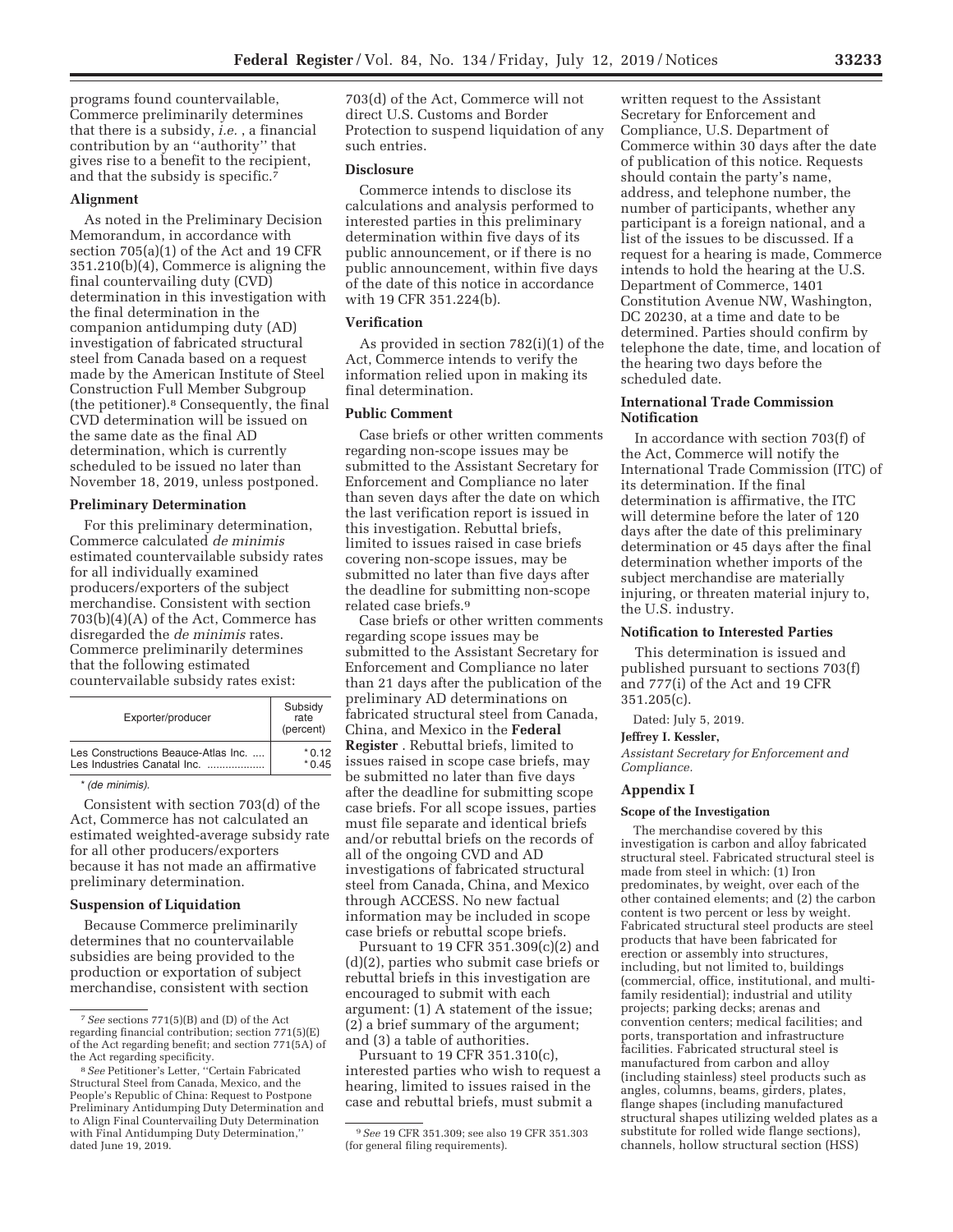shapes, base plates, and plate-work components. Fabrication includes, but is not limited to cutting, drilling, welding, joining, bolting, bending, punching, pressure fitting, molding, grooving, adhesion, beveling, and riveting and may include items such as fasteners, nuts, bolts, rivets, screws, hinges, or joints.

The inclusion, attachment, joining, or assembly of non-steel components with fabricated structural steel does not remove the fabricated structural steel from the scope.

Fabricated structural steel is covered by the scope of the investigation regardless of whether it is painted, varnished, or coated with plastics or other metallic or nonmetallic substances and regardless of whether it is assembled or partially assembled, such as into modules, modularized construction units, or subassemblies of fabricated structural steel.

Subject merchandise includes fabricated structural steel that has been assembled or further processed in the subject country or a third country, including but not limited to painting, varnishing, trimming, cutting, drilling, welding, joining, bolting, punching, bending, beveling, riveting, galvanizing, coating, and/or slitting or any other processing that would not otherwise remove the merchandise from the scope of the investigation if performed in the country of manufacture of the fabricated structural steel.

All products that meet the written physical description of the merchandise covered by the investigation are within the scope of the investigation unless specifically excluded or covered by the scope of an existing countervailing duty order.

Specifically excluded from the scope of the investigation are:

1. Fabricated steel concrete reinforcing bar (rebar) if: (i) It is a unitary piece of fabricated rebar, not joined, welded, or otherwise connected with any other steel product or part; or (ii) it is joined, welded, or otherwise connected only to other rebar.

2. Fabricated structural steel for bridges and bridge sections that meets American Association of State and Highway and Transportation Officials (AASHTO) bridge construction requirements or any state or local derivatives of the AASHTO bridge construction requirements.

3. Pre-engineered metal building systems, which are defined as complete metal buildings that integrate steel framing, roofing and walls to form one, pre-engineered building system, that meet Metal Building Manufacturers Association guide specifications. Pre-engineered metal building systems are typically limited in height to no more than 60 feet or two stories.

4. Steel roof and floor decking systems that meet Steel Deck Institute standards.

5. Open web steel bar joists and joist girders that meet Steel Joist Institute specifications.

6. Also excluded from the scope of the investigation is scaffolding that complies with ANSI/ASSE A10.8—2011—Scaffolding Safety Requirements, and/or Occupational Safety and Health Administration regulations at 29 CFR part 1926 subpart L—Scaffolds. The outside diameter of the scaffold tubing covered by this exclusion ranges from 25 mm to 80 mm.

7. Excluded from the scope of the investigation are access flooring systems panels and accessories, where such panels have a total thickness ranging from 0.75 inches to 1.75 inches and consist of concrete, wood, other non-steel materials, or hollow space permanently attached to a top and  $\overline{\text{bottom}}$  layer of galvanized or painted steel sheet or formed coil steel, the whole of which has been formed into a square or rectangle having a measurement of 24 inches on each side  $+/-$  0.1 inch; 24 inches by 30 inches  $+/-$ 0.1 inch; or 24 by 36 inches  $+/-$  0.1 inch.

8. Excluded from the investigation are the following types of steel poles, segments of steel poles, and steel components of those poles:

• Steel Electric Transmission Poles, or segments of such poles, that meet (1) the American Society of Civil Engineers (ASCE)—Design of Steel Transmission Pole Structures, ASCE/SEI 48 or (2) the USDA RUS bulletin 1724E–214 Guide specification for standard class Steel Transmission Poles. The exclusion for steel electric transmission poles also encompasses the following components thereof: Transmission arms which attach to poles; pole bases; angles that do not exceed  $8'' \times 8'' \times 0.75''$ ; steel vangs, steel brackets, steel flanges, and steel caps; safety climbing cables; ladders; and steel templates.

• Steel Electric Substation Poles, or segments of such poles, that meet the American Society of Civil Engineers (ASCE)—Manuals and Reports on Engineering Practice No. 113. The exclusion for steel electric substation poles also encompasses the following components thereof: Substation dead end poles; substation bus stands; substation mast poles, arms, and cross-arms; steel brackets, steel flanges, and steel caps; pole bases; safety climbing cables; ladders; and steel templates.

• Steel Electric Distribution Poles, or segments of such poles, that meet (1) American Society of Civil Engineers (ASCE)—Design of Steel Transmission Pole Structures, ASCE/SEI 48, (2) USDA RUS bulletin 1724E–204 Guide specification for steel single pole and H-frame structures, or (3) ANSI 05.1 height and class requirements for steel poles. The exclusion for steel electric distribution poles also encompasses the following components thereof: Distribution arms and cross-arms; pole bases; angles that do not exceed  $8'' \times 8'' \times 0.75''$ ; steel vangs, steel brackets, steel flanges, and steel caps; safety climbing cables; ladders; and steel templates.

• Steel Traffic Signal Poles, Steel Roadway Lighting Poles, Steel Parking Lot Lighting Poles, and Steel Sports Lighting Poles, or segments of such poles, that meet (1) the American Association of State Highway and Transportation Officials (AASHTO)— Specifications for Structural Supports for Highway Signs, Luminaires, and Traffic Signals, (2) any state or local derivatives of the AASHTO highway sign, luminaries, and traffic signals requirements, or (3) American National Standard Institute (ANSI) C136— American National Standard for Roadway and Area Lighting Equipment standards. The exclusion for steel traffic signal poles, steel roadway lighting poles, steel parking lot

lighting poles, and steel sports lighting poles also encompasses the following components thereof: Luminaire arms; hand hole rims; hand hole covers; base plates that connect to either the shaft or the arms; mast arm clamps; mast arm tie rods; transformer base boxes; formed full base covers that hide anchor bolts; step lugs; internal cable guides; lighting cross arms; lighting service platforms; angles that do not exceed 8″ x 8″ x 0.75″; stainless steel hand hole door hinges and wind restraints; steel brackets, steel flanges, and steel caps; safety climbing cables; ladders; and steel templates.

• Communication Poles, or segments of such poles, that meet (1) Telecommunications Industry Association (TIA) ANSI/TIA–222 Structural Standards for Steel Antenna Towers and Antenna Supporting Structures, or (2) American Association of State Highway and Transportation Officials (AASHTO)— Specifications for Structural Supports for Highway Signs, Luminaires, and Traffic Signals. The exclusion for communication poles also encompasses the following components thereof: Luminaire arms; hand hole rims; hand hole covers; base plate that connects the pole to the foundation or arm to the pole; safety climbing cables; ladders; service ground platforms; step lugs; pole steps; steel brackets, steel flanges, and steel caps; angles that do not exceed 8″ x 8″ x 0.75″, coax, and safety brackets; subcomponent kits for antenna mounts weighing 80 lbs. or less; service platforms; ice bridges; stainless steel hand hole door hinges and wind restraints; and steel templates.

• OEM Round or Polygonal Tapered Steel Poles, segments or shaft components of such poles, that meet the (1) ASCE 48 or AASHTO, (2) ANSI/TIA 222, (3) ANSI 05.1, (4) RUS bulletin 1724E–204, or (5) RUS bulletin 1724E–214. The exclusion for OEM round or polygonal tapered steel poles also encompasses the following components thereof: Subcomponent kits for antenna mounts weighing 80 lbs. or less; mounts and platforms; steel brackets, steel flanges, and steel caps; angles that do not exceed 8″ x 8″ x 0.75″; bridge kits; safety climbing cables; ladders; and steel templates.

The inclusion or attachment of one or more of the above-referenced steel poles in a structure containing fabricated structural steel (FSS) does not remove the FSS from the scope of the investigation. No language included in this exclusion should be read or understood to have applicability to any other aspect of this scope or to have applicability to or to exclude any product, part, or component other than those specifically identified in the exclusion.

The products subject to the investigation are currently classified in the Harmonized Tariff Schedule of the United States (HTSUS) under subheadings: 7308.90.3000, 7308.90.6000, and 7308.90.9590.

The products subject to the investigation may also enter under the following HTSUS subheadings: 7216.91.0010, 7216.91.0090, 7216.99.0010, 7216.99.0090, 7222.40.6000, 7228.70.6000, 7301.10.0000, 7301.20.1000, 7301.20.5000, 7308.40.0000, 7308.90.9530, and 406.90.0030.